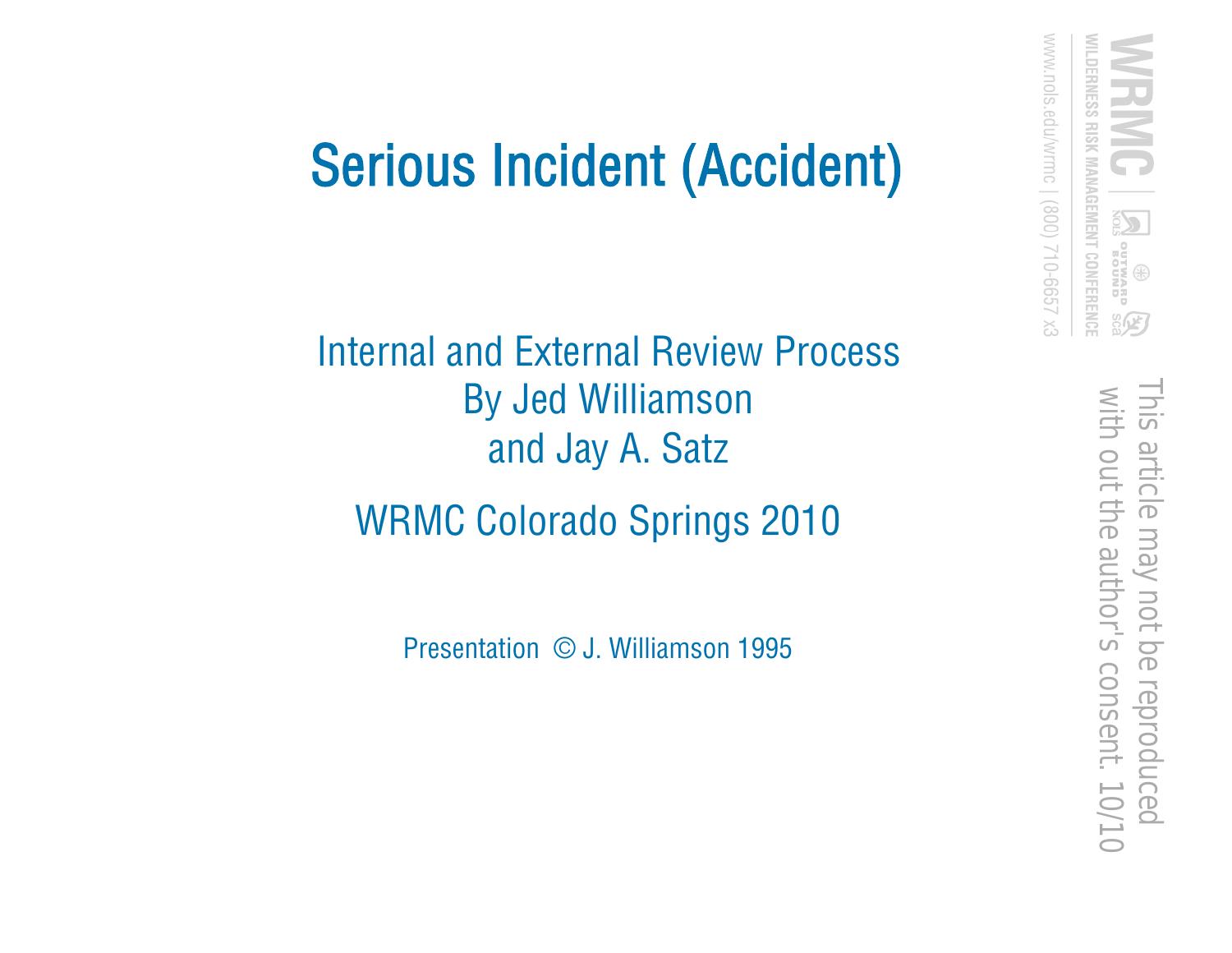#### Desired Results:

- To gain a better understanding of the *reasons* for internal and external reviews.
- To gain a better understanding of *how to conduct* internal and external reviews.
- To identify potential members of a review team

 with out the author's consent. 10/10This article may not be reproduced with out the author's consent. 10/10 This article may not be reproduced

www.nols.edu/wrmc

82 / 710-6657 x3

RISK MANAGEMENT CONFERENCE

**GNOSS**<br>CHAMATU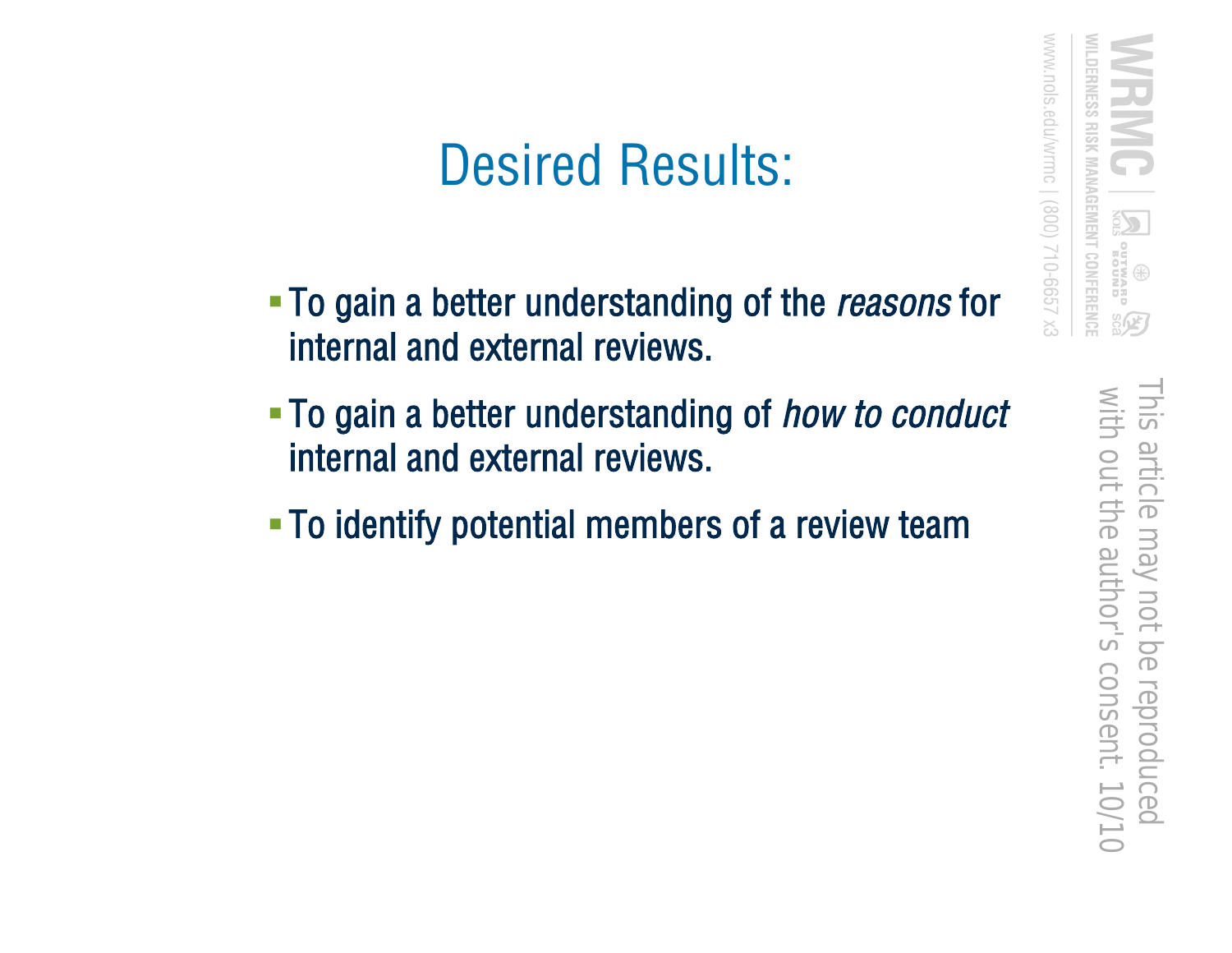

# I. Preparation and Understanding

 Following a major incident, reviews are a common practice in all industries. - Following a major incident, reviews are a common practice in all  $\frac{\text{S}}{\text{S}}$ <br>industries.<br>There are some givens that need to be understood before looking

at what happens when a serious incident occurs in your program.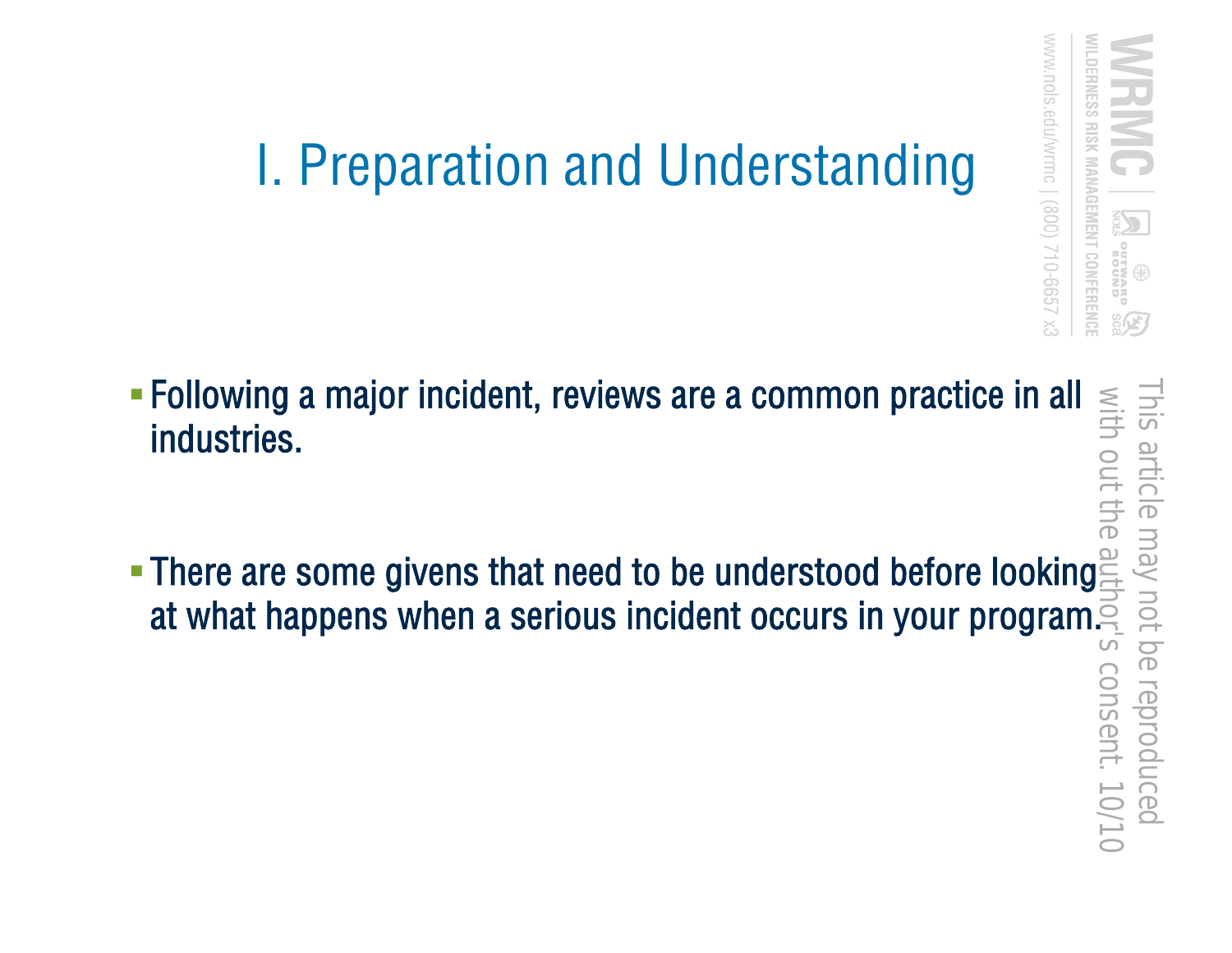### I. Preparation and Understanding

- /S00) 710-6657 All programs should have a Risk Management Committee, and each member should clearly understand the Emergency Action Plan and External Review process.
- **There should be a clear understanding and agreement** among program administration, trustees, insurance carrier, and counsel regarding the post incident review process. (Issues may include unwillingness of insurance carrier to include outside reviewers, levels of disclosure to family, other outside interests, etc.).

WWW.nols.edu/wrmc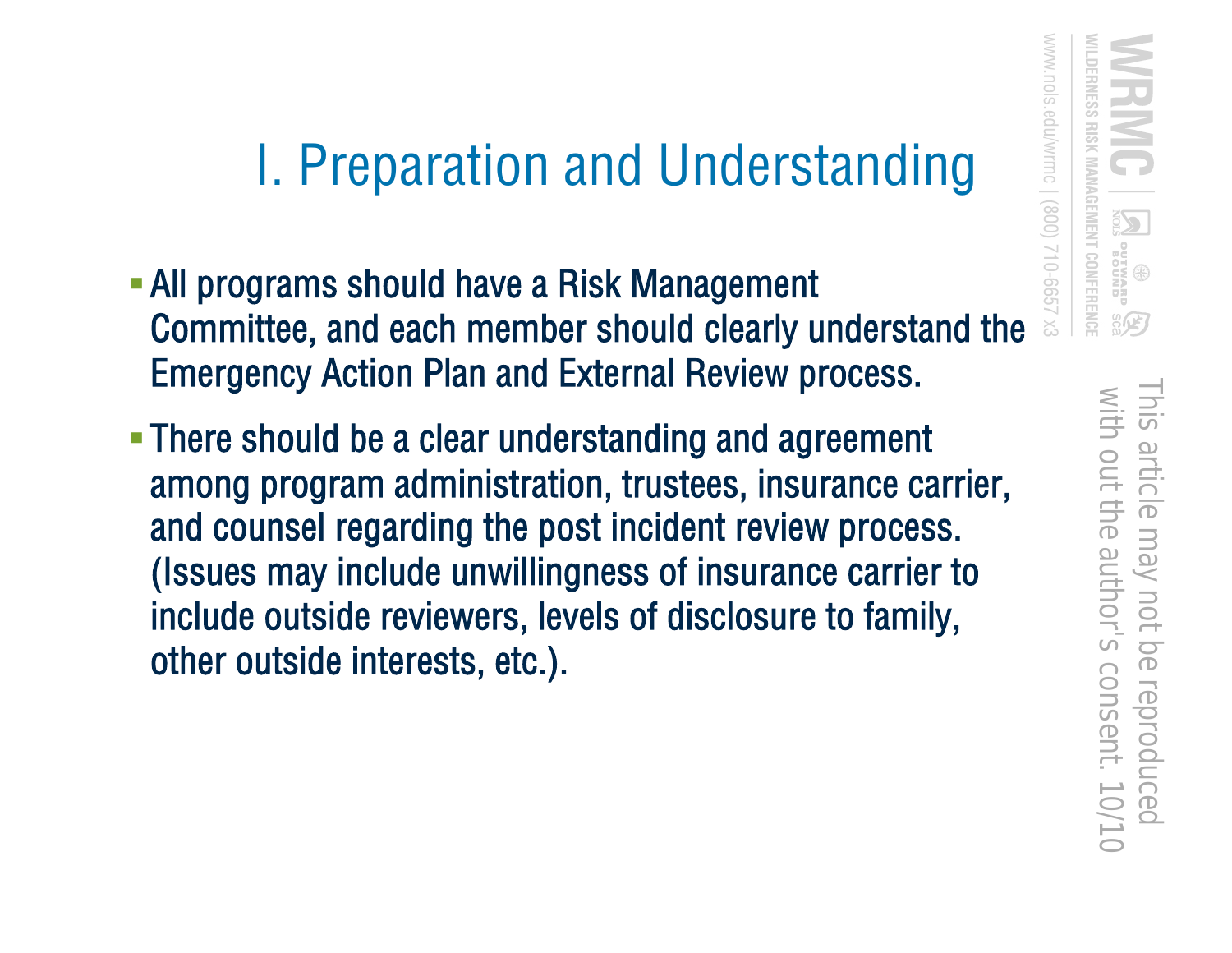

 with out the author's consent. 10/10This article may not be reproduced This article may not be reproduced with out the author's consent. 10/1

GEMENT CONFERENC

599-01/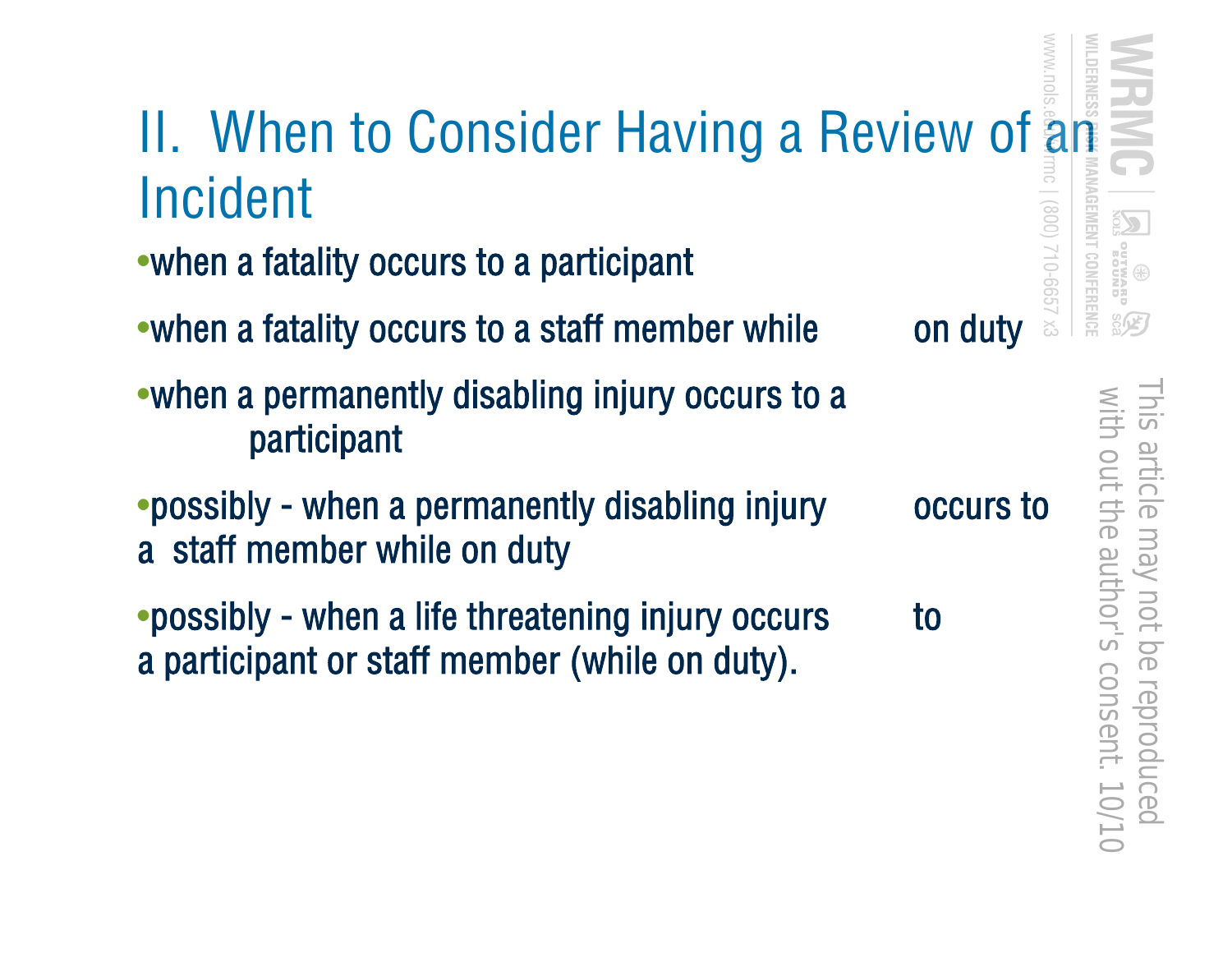## Who should conduct internal incident reviews?

- **Every organization regardless of:** 
	- size
	- scope or type of programming
	- staff resources
	- **monetary resources**

*NILDERNESS RISK MANAGEMENT CONFERENCE* WW.nols 82 / 710-6657 x3

 $\mathbb{Z}_3^5$ 

**GNATAS** 

 with out the author's consent. 10/10This article may not be reproduced with out the author's consent. 10/10 This article may not be reproduced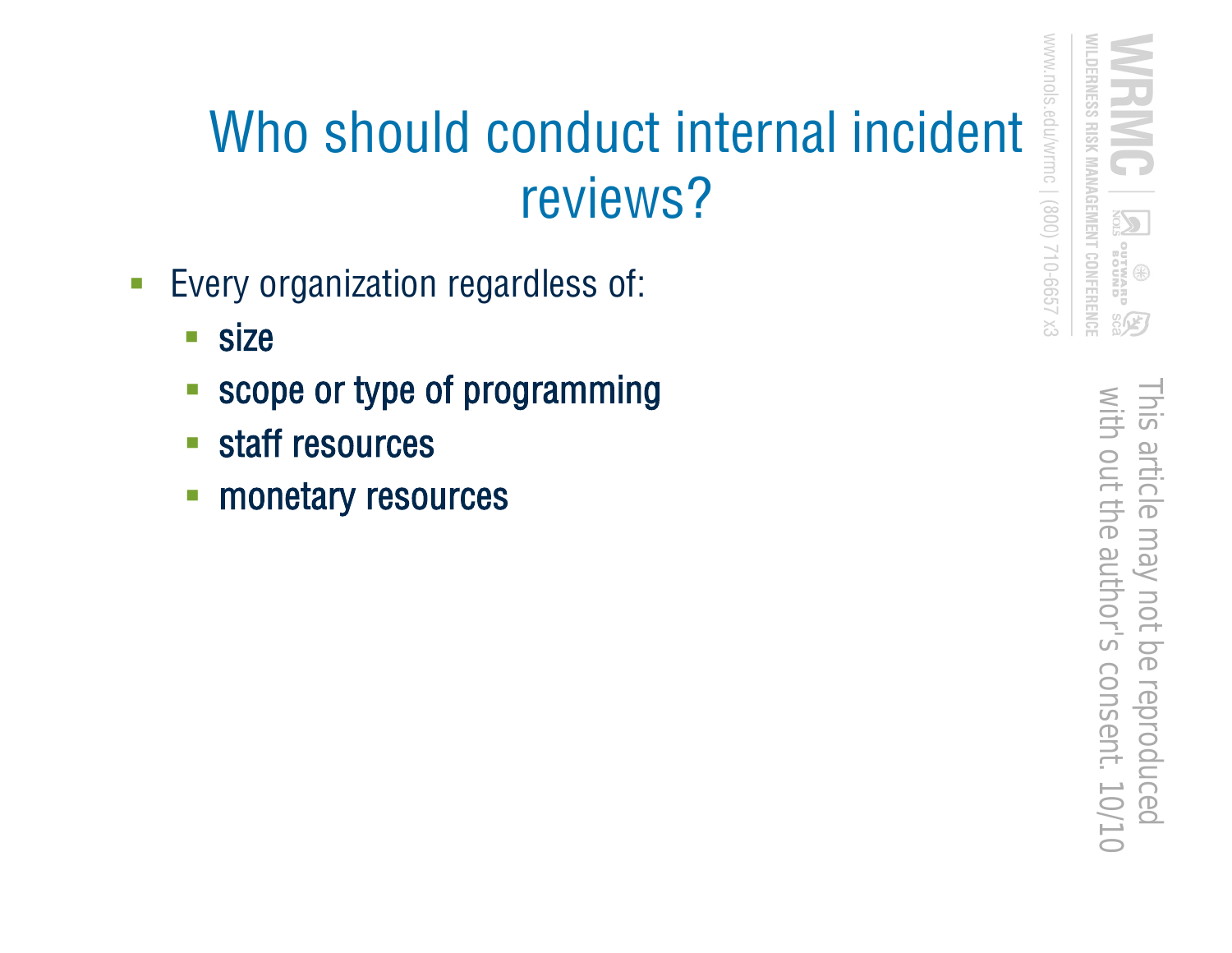#### Which incidents warrant a review?

- Fatality
- **Nissing Person**
- Injury/Illness potential permanent disability
- **Dismissal of Participant or Staff Member**
- Vehicle Accident w/injury
- Situation Involving Law Enforcement
- **Abuse or Harassment of Part. or Staff**

**GNOOS**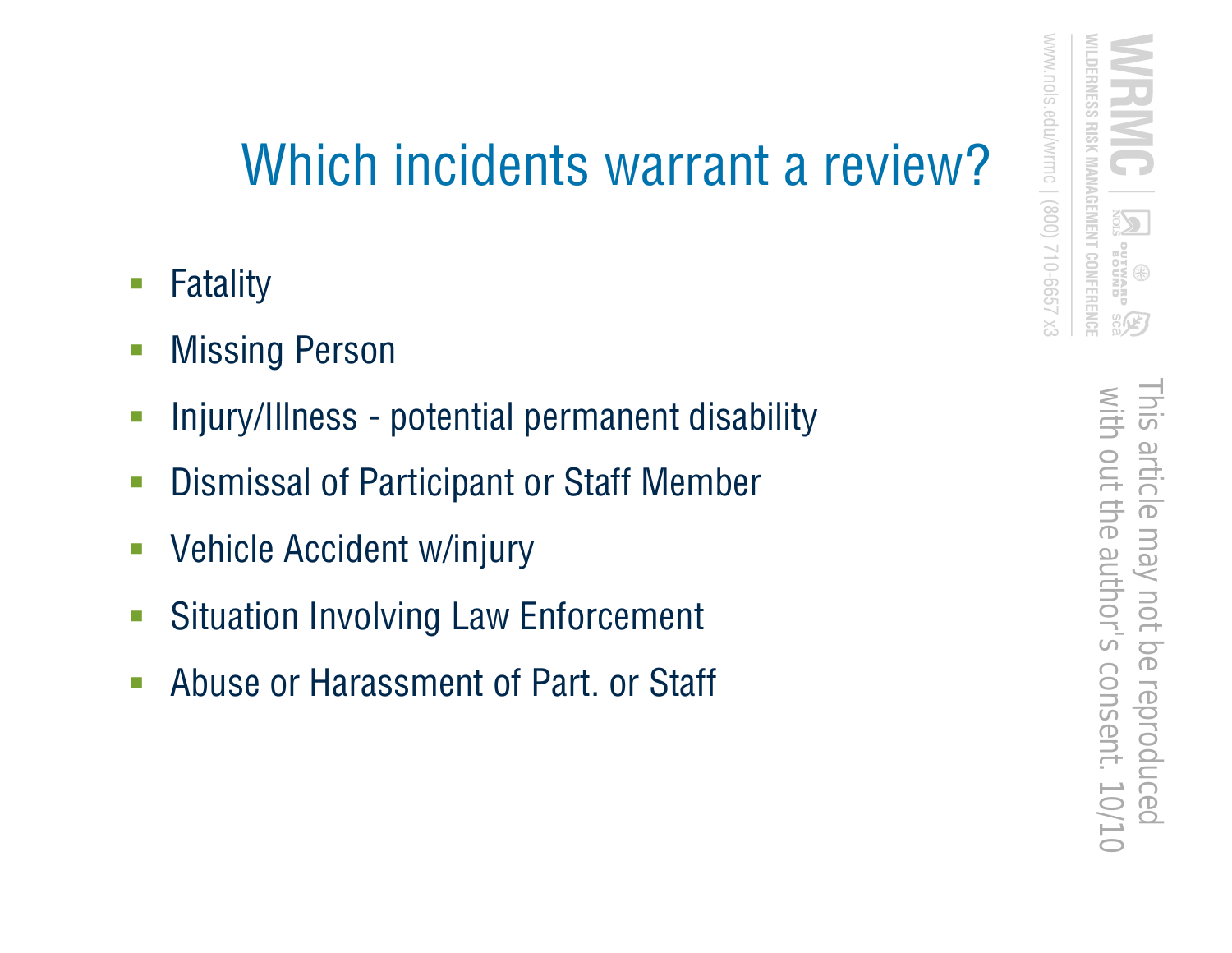### …or anything that you or your staff determines needs a review.

- Property damage
- **-** Other vehicle accidents

 with out the author's consent. 10/10This article may not be reproduced with out the author's consent. 10/10 This article may not be reproduced

www.nols.edu/wrmc | (800) 710-6657 x3

*NILDERNESS RISK MANAGEMENT CONFERENCE* 

**Expressions**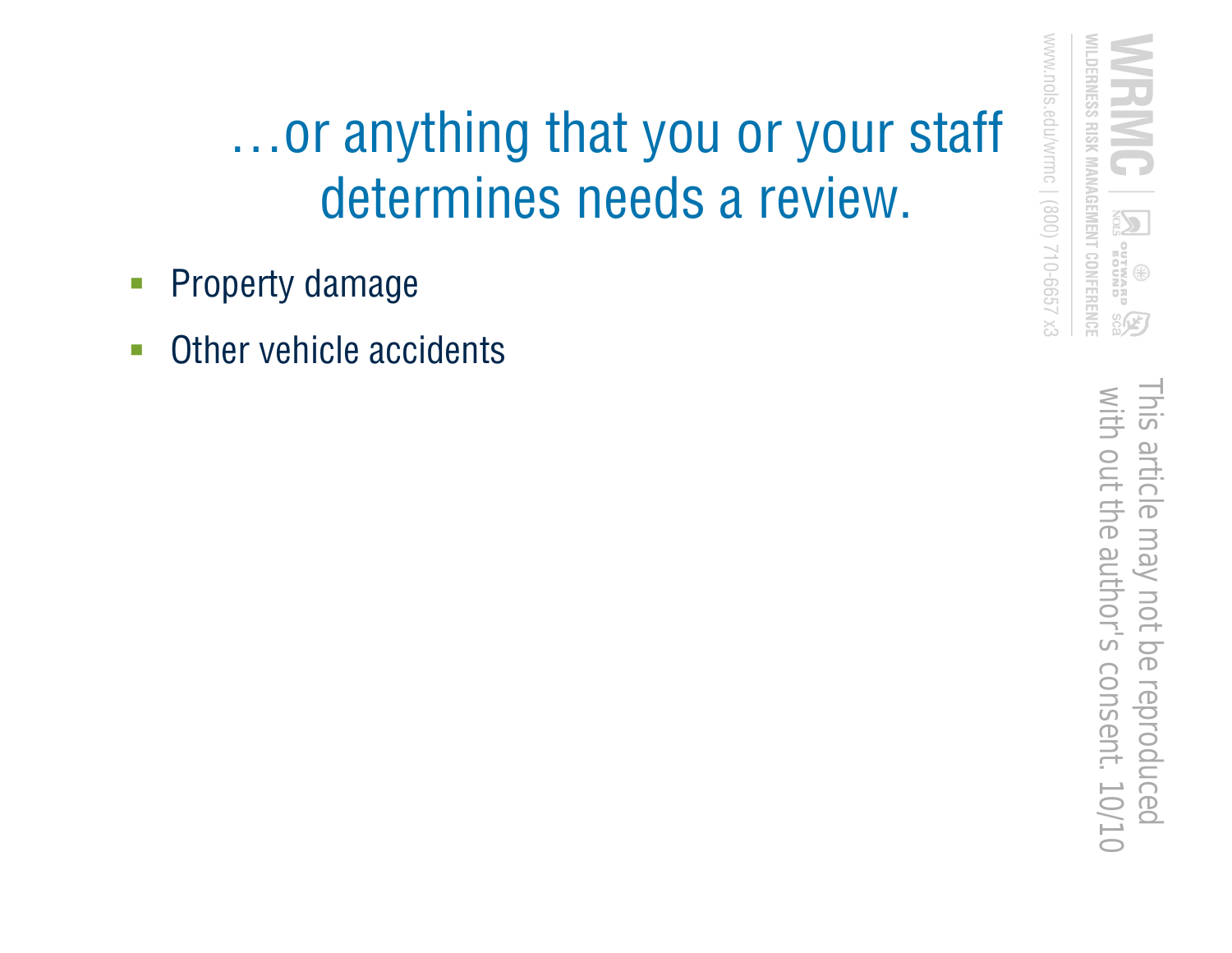#### The Internal Review Process

| <b>Stage 1</b>             | <b>Stage 2</b>                     | <b>Stage 3</b>                     |
|----------------------------|------------------------------------|------------------------------------|
| Assemble<br>Review<br>Team | Identify<br>Information<br>Sources | Conduct<br>Investigative<br>Action |
|                            | People                             | Interview                          |
|                            | $\triangleright$ Documentation     | Read                               |
|                            | Site                               | ▶<br>Assess                        |

© Kurt Merrill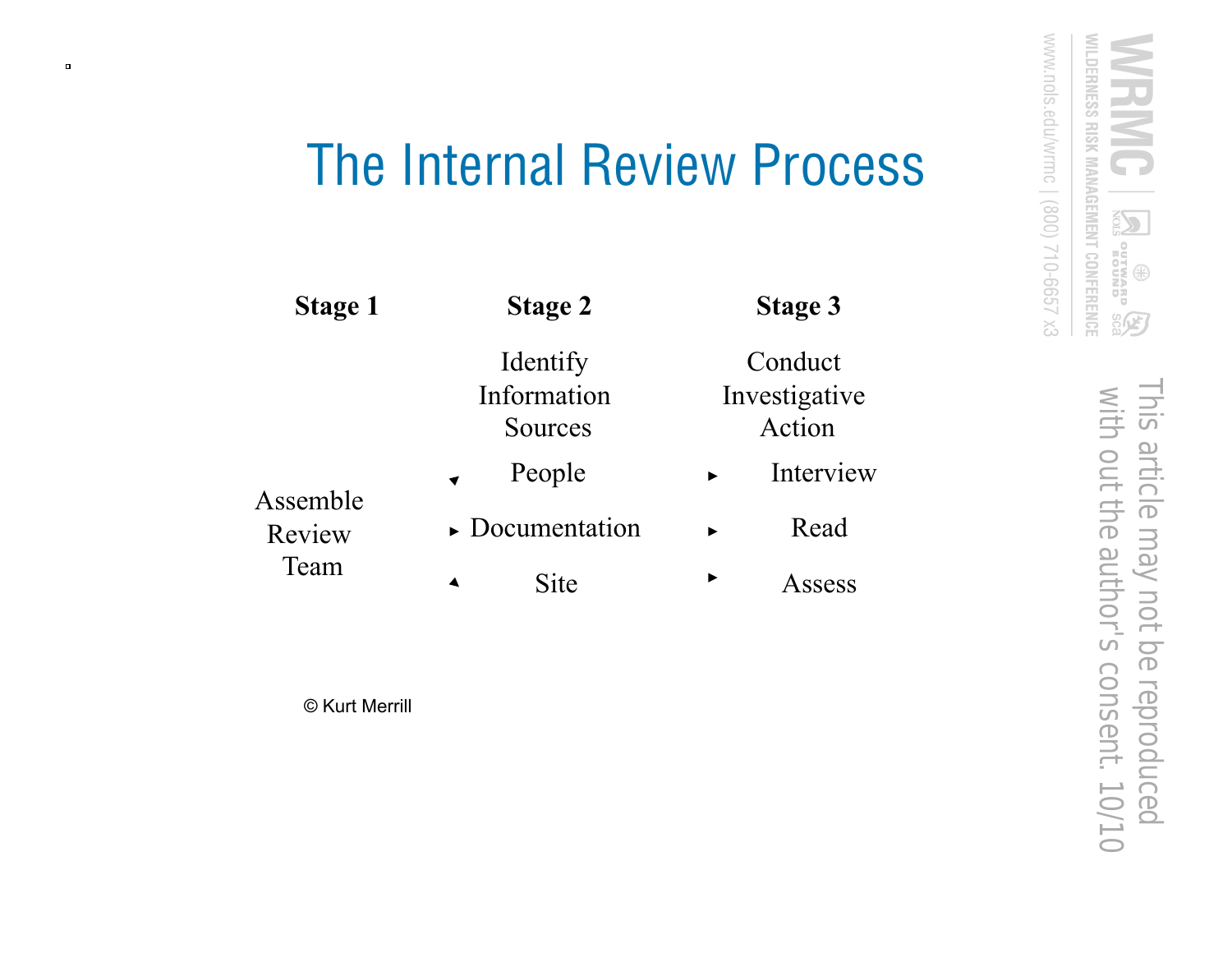E

**CHANTIC**<br>CHANTIC

80€

#### The Internal Review Process

Develop Written Summaries

Summaries

- Summaries
- Summaries  $\blacktriangleright$

**Stage 4 Stage 5 Stage 6** 

Analyze Information

Final

 $\frac{1}{2}$ 

▼

 $Report(s)$  Feedback to Leaders

Internally to Staff ▶

Disseminate

and Integrate Information

External to Industry

Adjust Training/ Protocols

© Kurt Merrill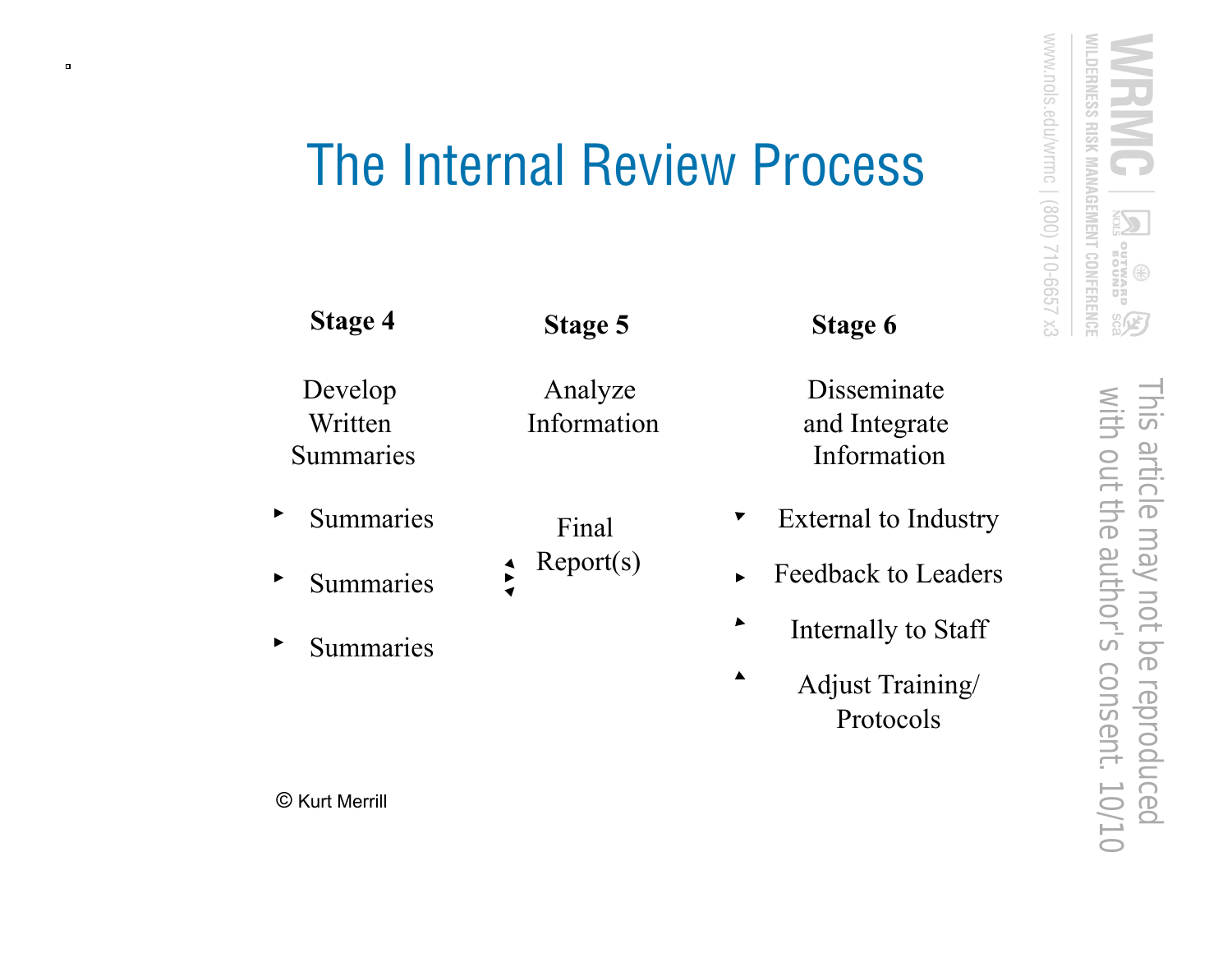### III. What is the Role of the External Review Team?

- Overall Mission: to help the industry prevent fatalities and permanently disabling injuries.
- Specific Mission: to help the program find and/or confirm the primary and secondary causes of the incident.
- Goal: to provide Recommendations and Suggestions that focus on prevention of further incidents and improvement of quality; i.e., to serve as a consultant.
- Hazard: members of the team may be asked to become expert witnesses - by either side!

EMENT CONFERENC

/999-012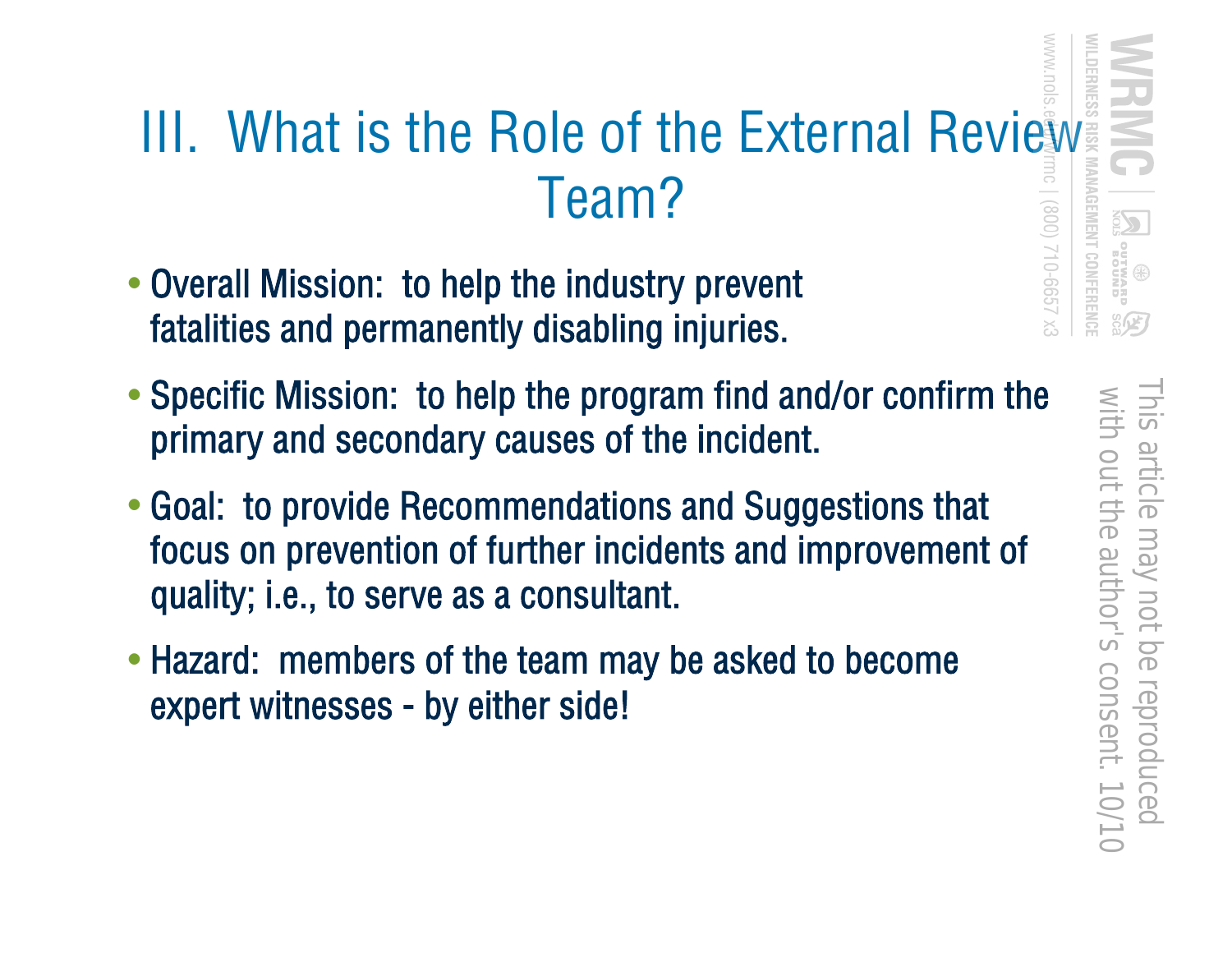### IV. Who should Be On the External Review Team?

- Personality: empathetic, open minded, reflective, proven communication skills (verbal and written), able to maintain objectivity and confidentiality.
- Conversely, do not select individuals who may have a conflict of interest, who are known to have biases, or who may already have formed an opinion.

 with out the author's consent. 10/10This article may not be reproduced This article may not be reproduced<br>with out the author's consent. 10/1

GEMENT CONFERENCI

 $599 - 01$ 

**GNATURO**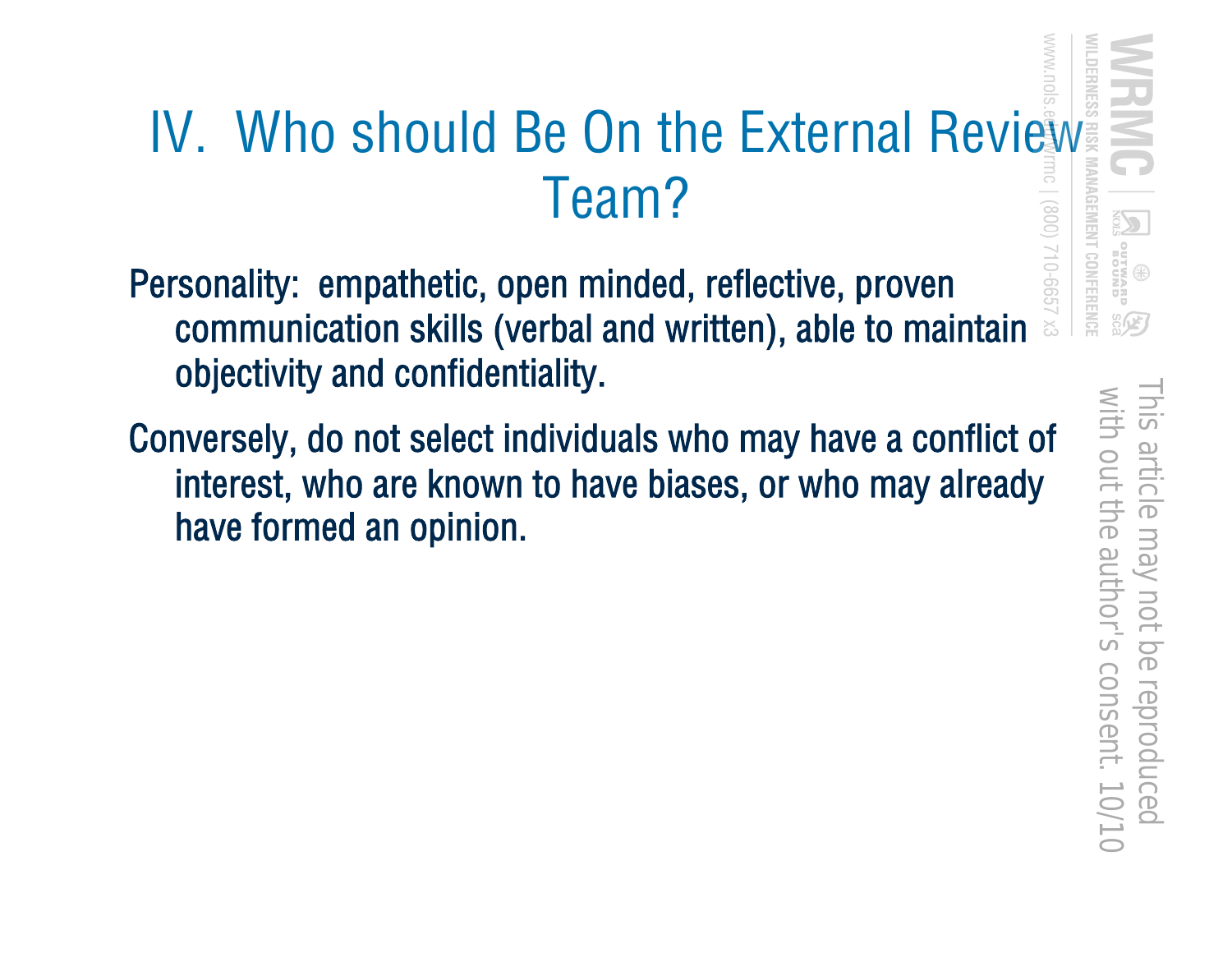## WWW.nols IV. Who should Be On the External Review<br>Team?<br>Kills:<br>The Team Leader should have, in addition to the above, credibility in the Team? S99-01/<sub>008</sub>)

Skills:

- $\bullet$  ) the Team Leader should have, in addition to the above, credibility in the  $\,$ field, including several seasons of direct instruction and at least three years of administrative experience
- at least one member should have unquestionable expertise in the activity and type of terrain in which the incident occurred
- other factors will determine what other kinds of skill sets are needed. Examples: appoint a doctor if a medical condition (illness, hypothermia, dehydration, HAPE, etc.) was part of the cause; appoint a school administrator if the incident occurred on a school outing; appoint a counselor/psychologist if participants were from a special population.

 with out the author's consent. 10/10This article may not be reproduced This article may not be reproduced with out the author's consent. 10/10

**GNALDS** 

 $8C$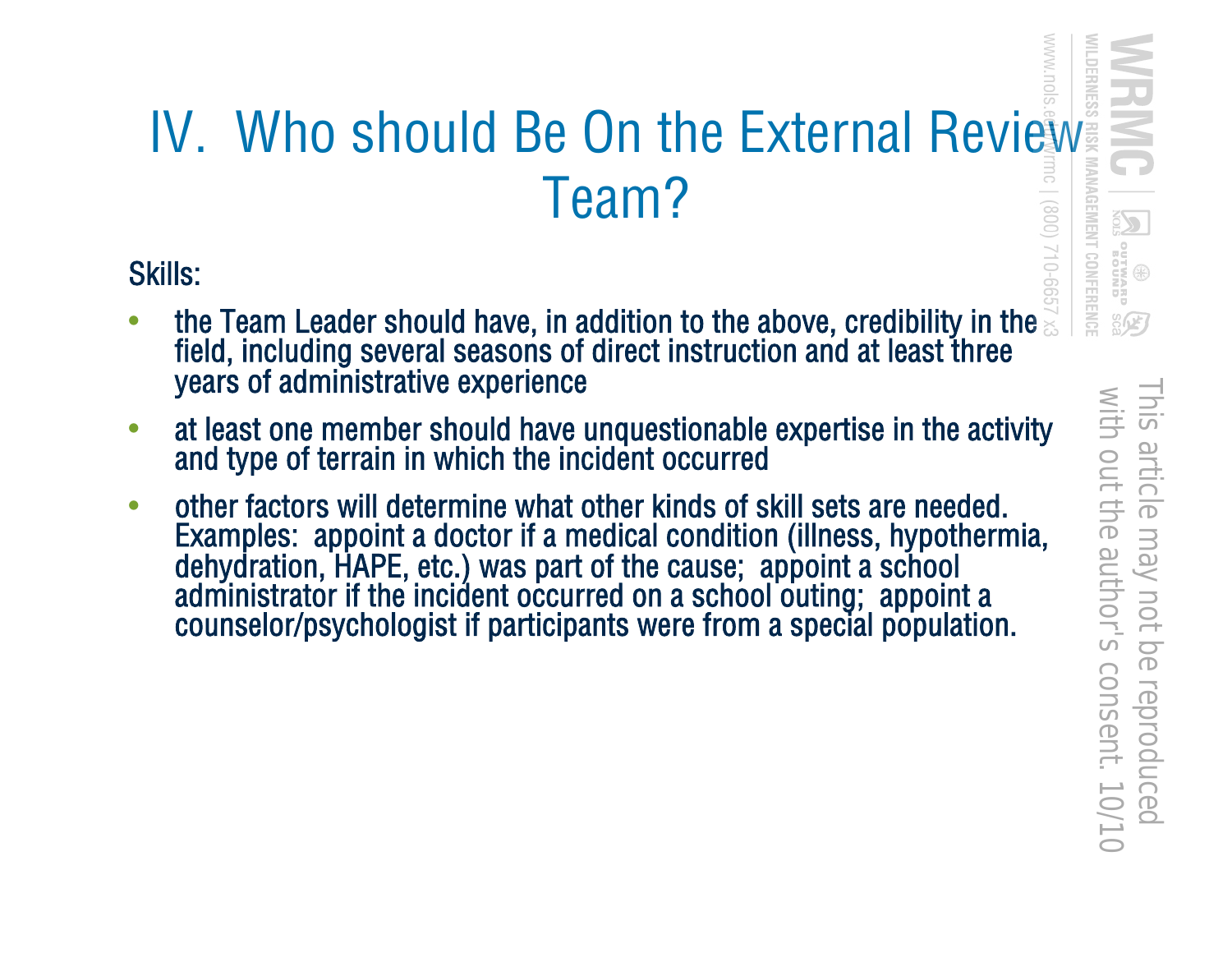## V. Ground Rules for the External Review Team

- **Assure program that findings will be confidential unless otherwise agreed.**
- **Secure understanding from program that findings will be independent.**
- **Get agreement from program that all records and people will be available to the Review Team and assure that support will be provided as needed.**
- **Get agreement from the program that all recommendations will be followed.**

**AGEMENT CONFERENC**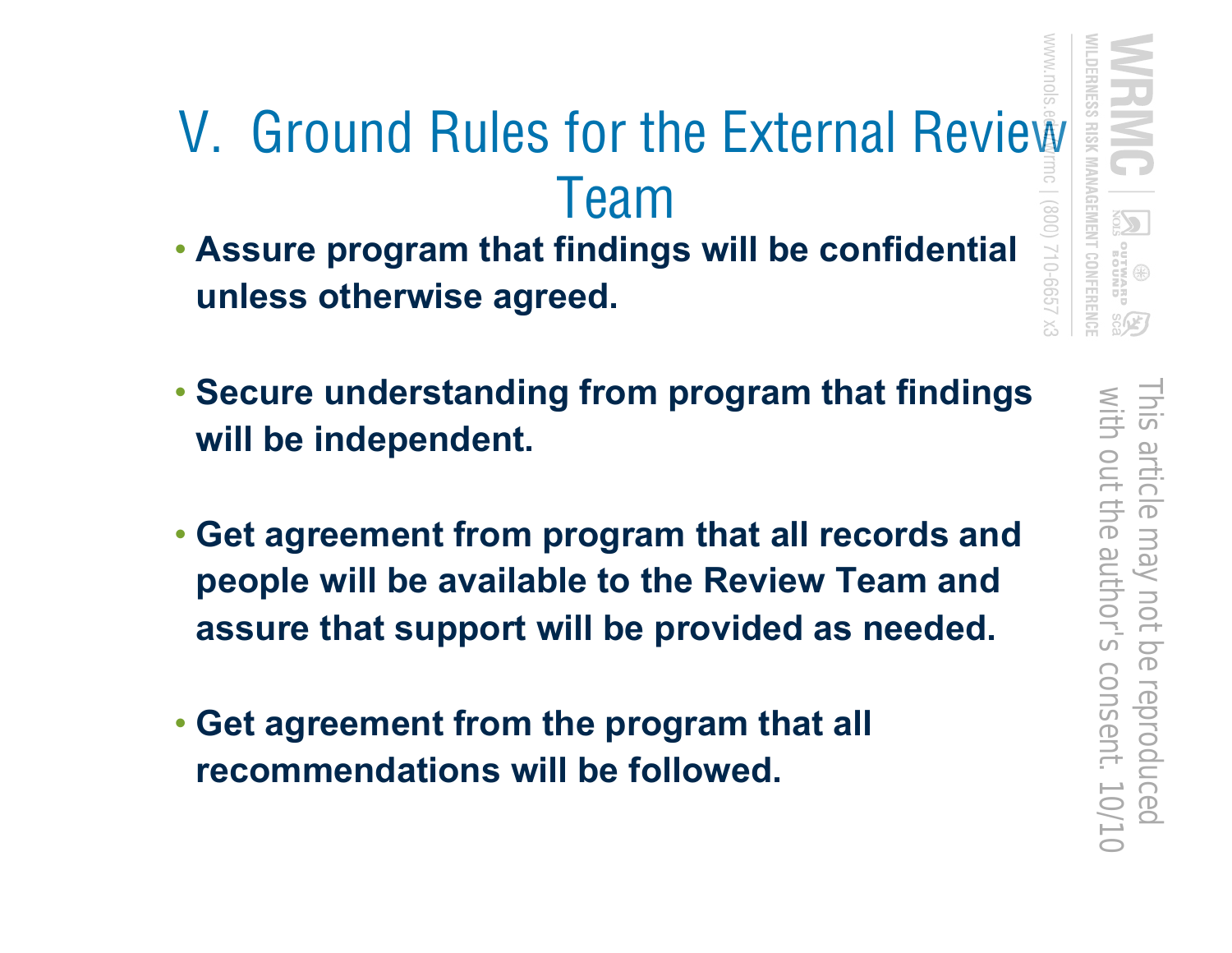### V. Ground Rules for the External Review Team

- Media: discuss and agree on how media will be handled, including control of the Final Report. No matter what, no talking with media before the end of the process.
- Be explicit about book, article, movie, TV requests.
- **Agree in writing as to fees and costs.**
- **Fif a conflict arises among team members, it will be** resolved in private, with the Team Leader having the ultimate authority.

 with out the author's consent. 10/10This article may not be reproduced with out the author's consent. 10/10 This article may not be reproduced

LDERNESS RISK MANAGEMENT CONFERENC

**GNATURD**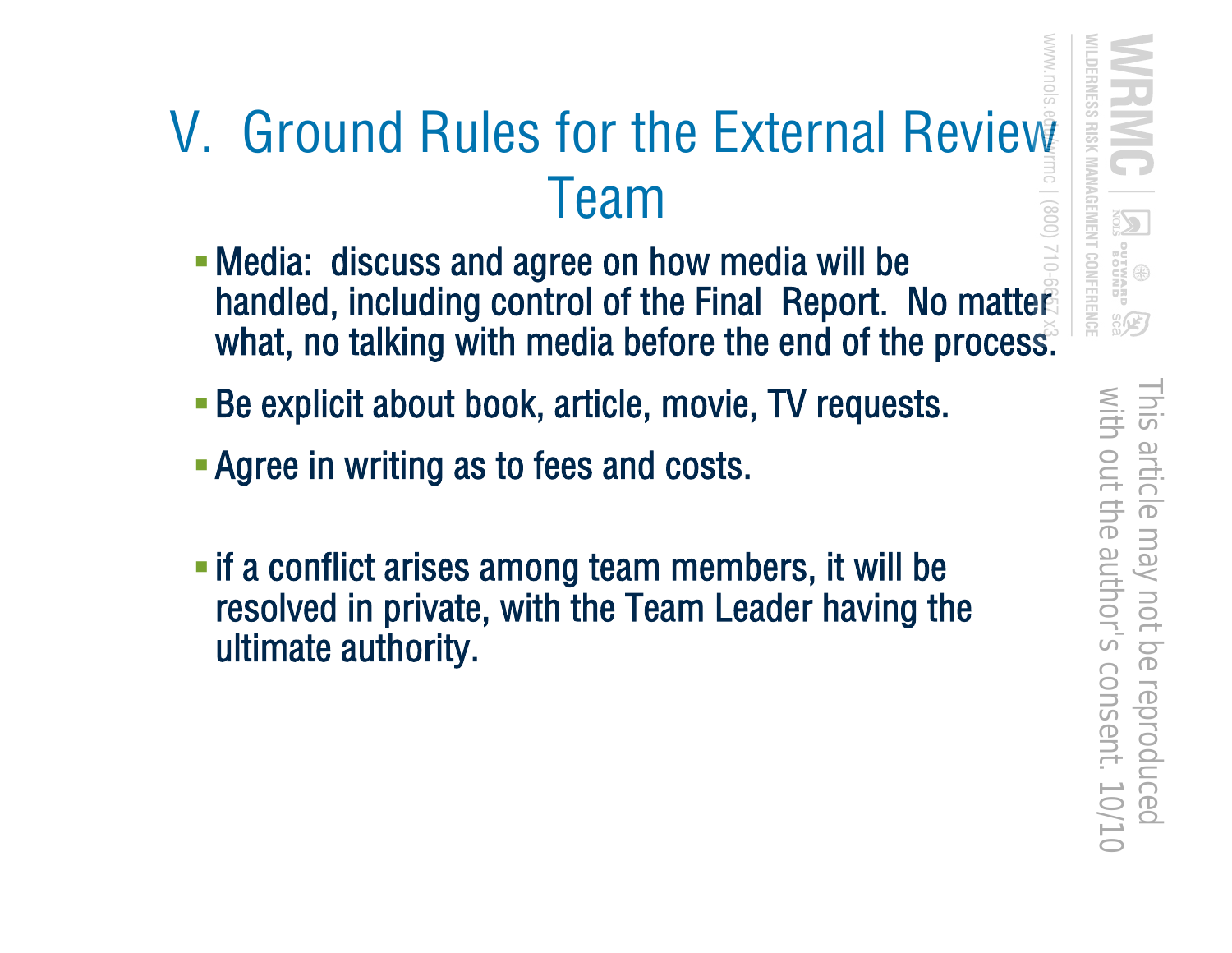## VI. Steps in Conducting an External Review of an Incident

- a. The program should begin appointing the review team immediately following the incident. There should be a Team Leader, and from two to five other members, depending on the magnitude and kind of incident.
- b. Draw up a written agreement as to scope of work, process, costs, and distribution of Final Report. (See Ground Rules for External Review Team.)

 with out the author's consent. 10/10This article may not be reproduced This article may not be reproduced<br>with out the author's consent. 10/1

MENT CONFERENCI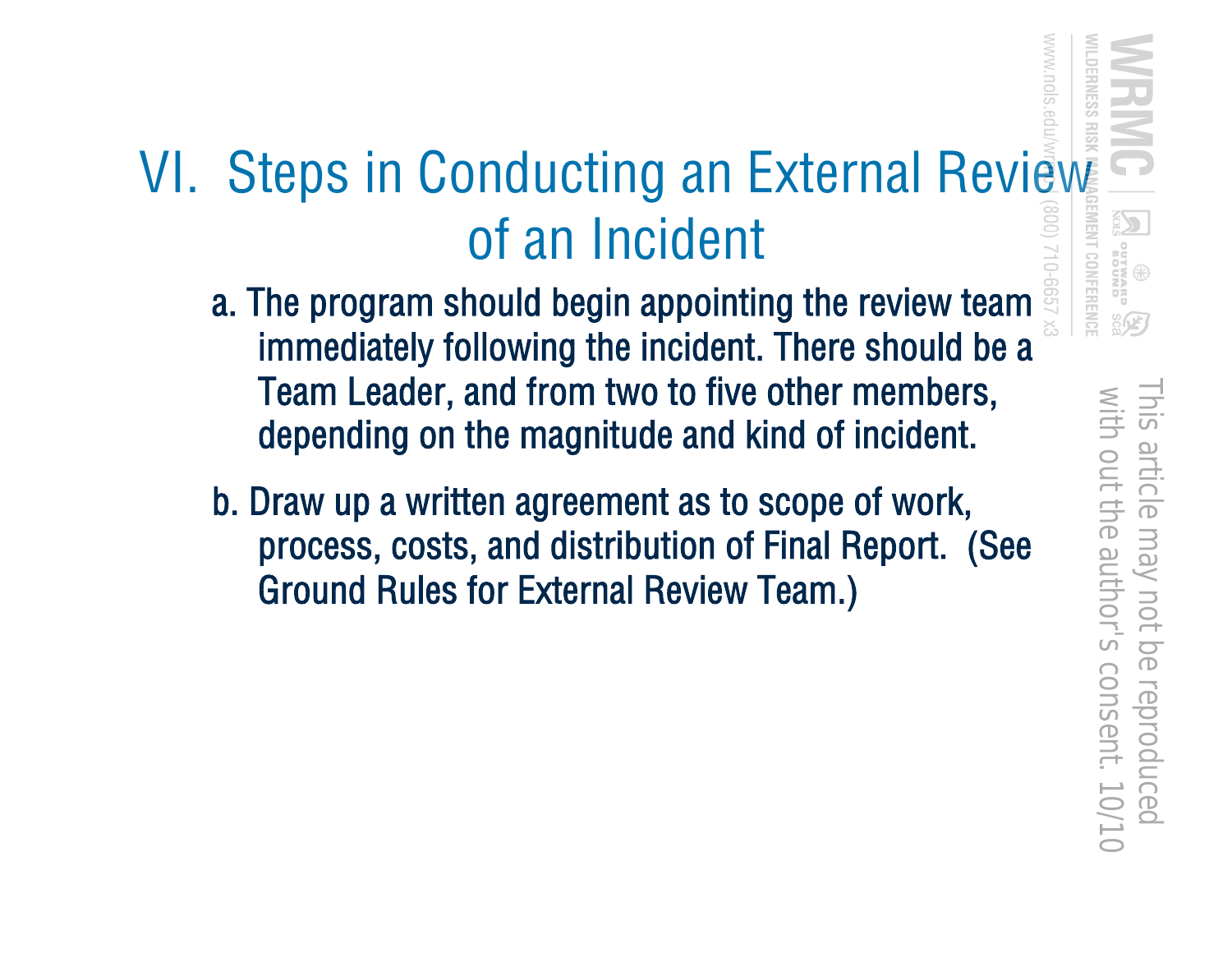#### VI. Steps in Conducting an External Review of an Incident (cont'd)

- c. External Review Team Steps:
- Team Leader communicates with other members as to timing, process, task assignments.
- When environmental factors are part of the cause, deploy at least one review team member to the site ASAP (before conditions change). Photographs, and perhaps video, of the scene should be a part of this process.
- Review all pertinent written materials.
- **In addition to headquarters, visit the site where the incident** occurred - as soon as possible.

**NT CONFERENC**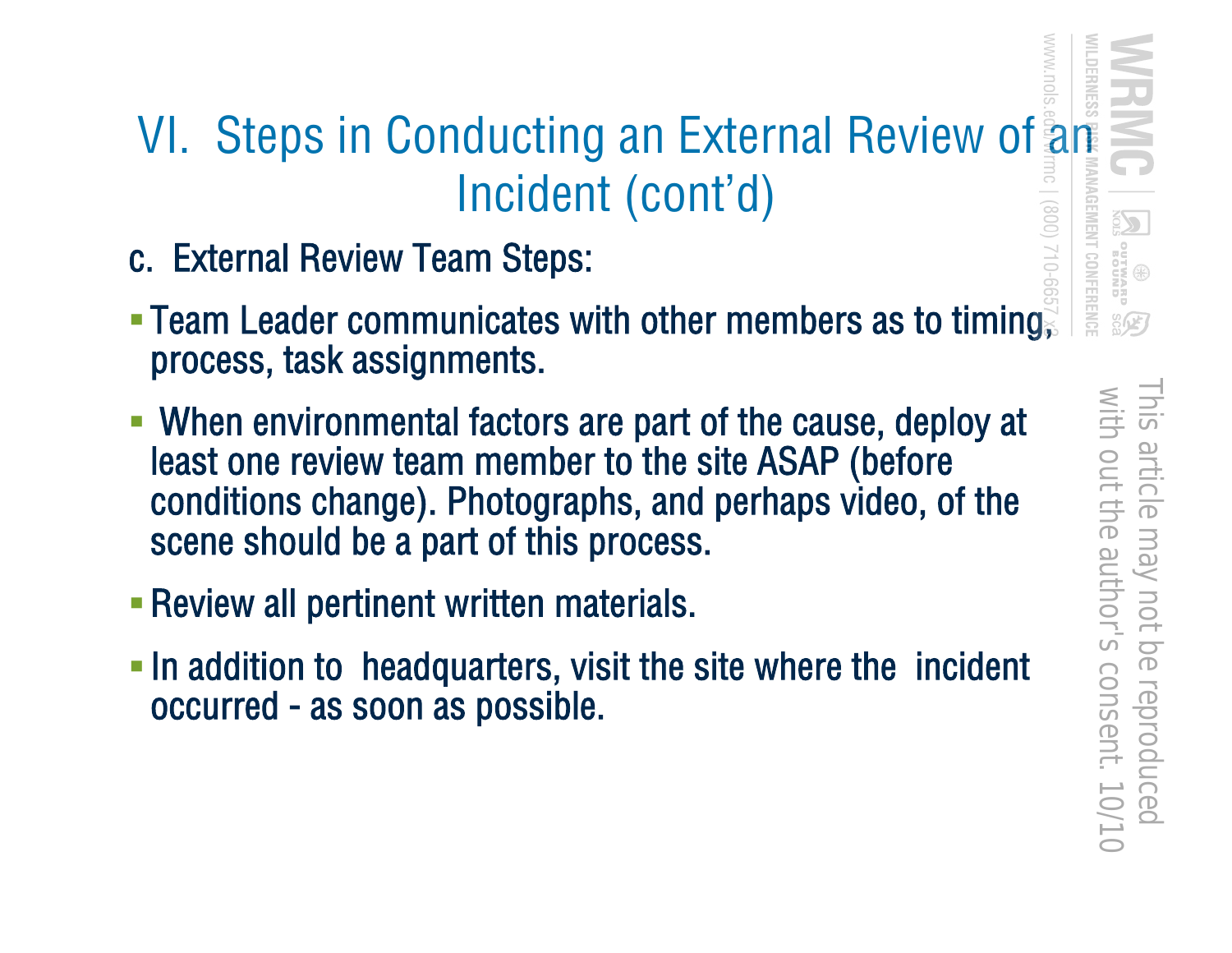#### VI. Steps in Conducting an External Review of an Incident (cont'd)

- c. External Review Team Steps:
- Interviews with appropriate administration, staff, and external people and agencies involved.
- Each team member writes findings and gives to Team Leader.
- **Team Leader writes DRAFT for the program's Risk** Management/Internal Review Team.
- Team Leader meets with members to discuss DRAFT and possible revisions.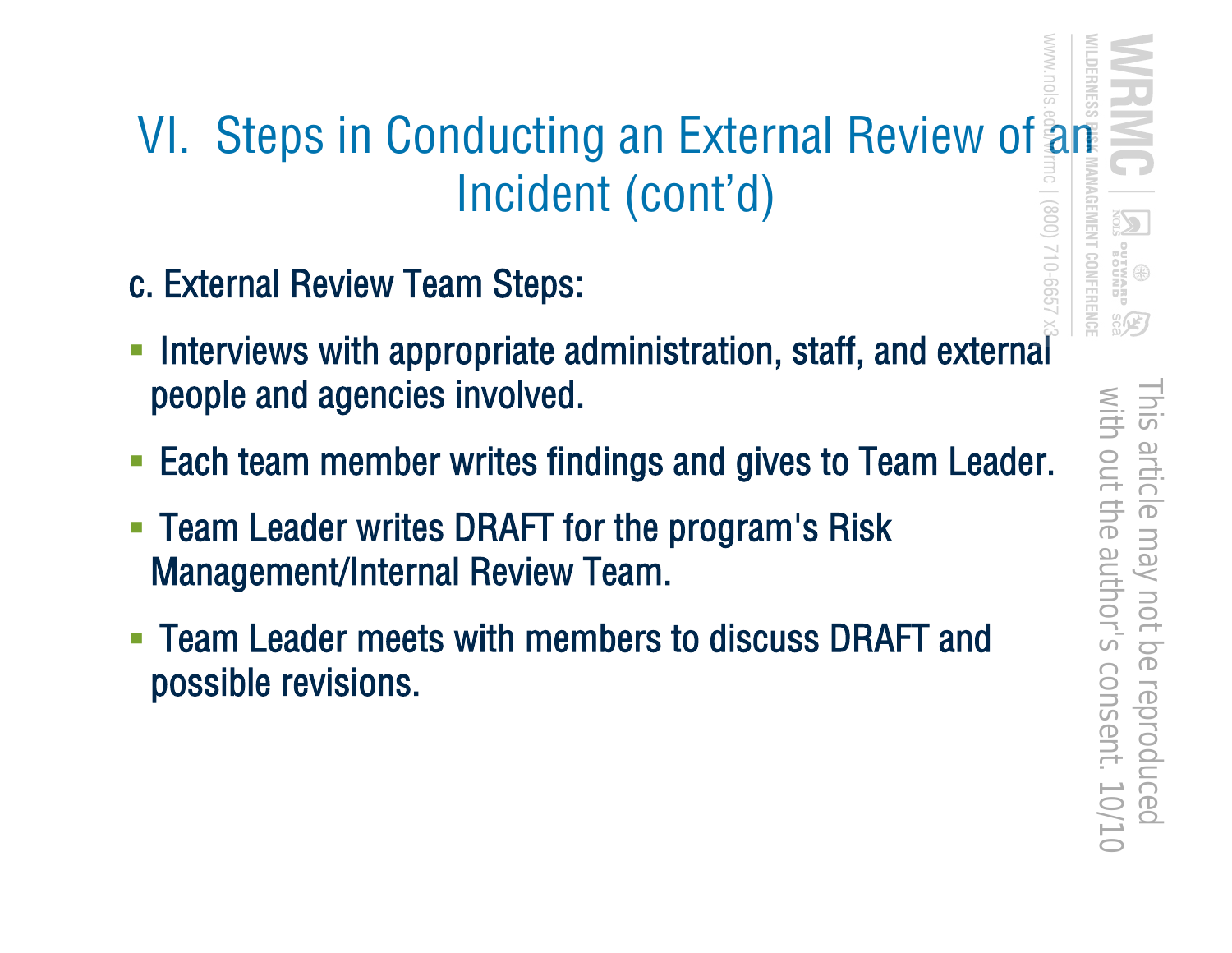## VI. Steps in Conducting an External Review of an Incident (cont'd) EMENT CONFERENC

- c. External Review Team Steps:
- Team Leader submits Final Report to designated program person(s).
- Team Leader submits Final Report to designated program person(s).
- Team Leader available for meetings with various levels of program to discuss Final Report.
- Team Leader and team members shred all notes and drafts so that only the Final Report document is available.

/999-012